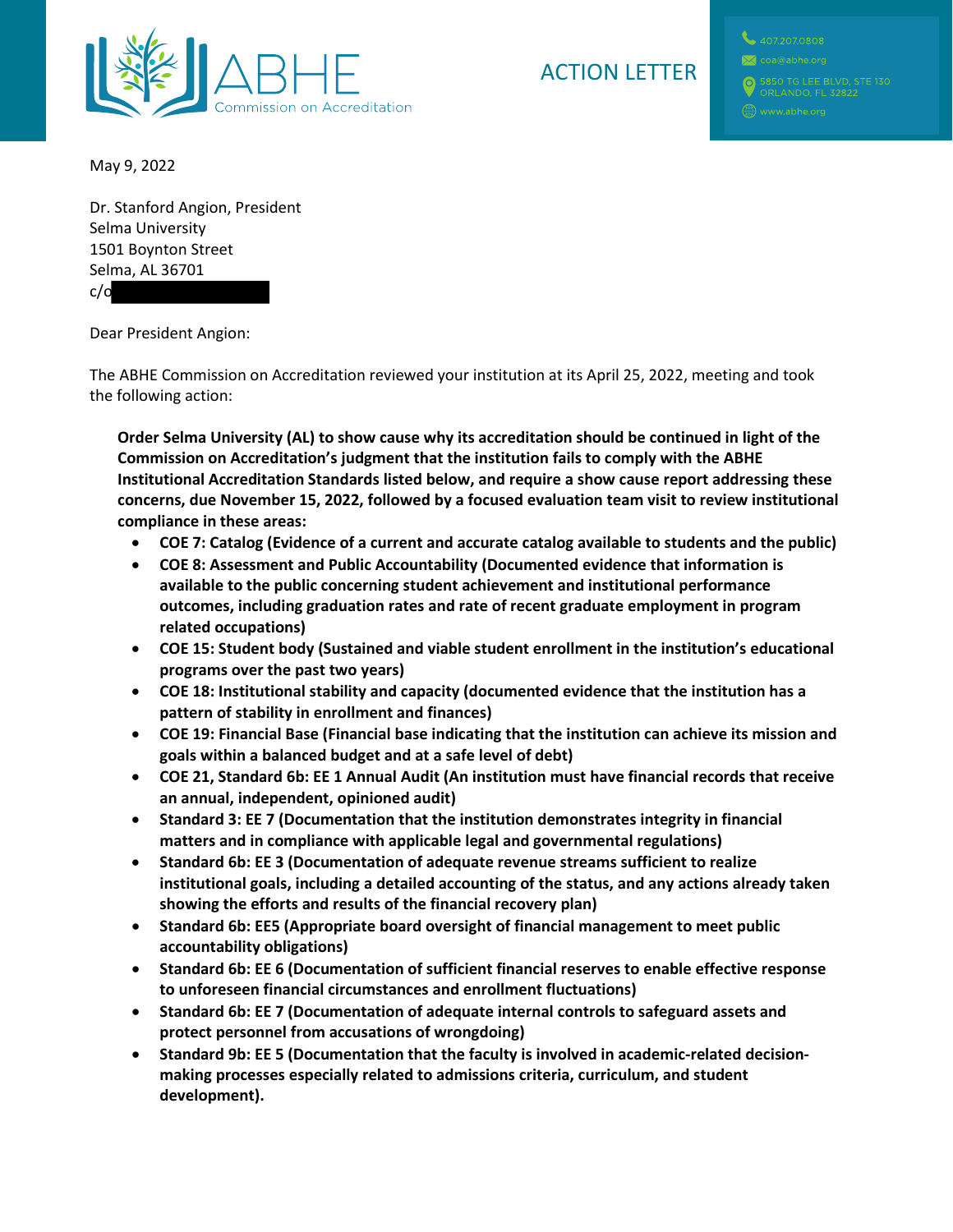**This action is taken for "good cause" as defined by ABHE policies in light of the Commission on Accreditation's judgment that the institution is more likely than not to achieve full compliance within one year given improvements in administrative stability, financial position, and submission of an annual audit.** In cases where an institution has been on probation for two years but has failed to correct its deficiencies, a show cause order can only be issued for good cause.

A show cause order is a negative, public action indicating that an institution's accredited status will be withdrawn unless it can provide persuasive evidence that such action should not be taken. A teach-out plan, approved by the COA Substantive Change Officer or the appropriate COA committee, is required for institutions placed on show cause. The institution is required to submit a teach-out plan in accord with specifications in the Policy on Teach-Out Plans and Teach-Out Agreements within 60 days of the notice informing it of the show cause order**. Since Selma University submitted a teach-out plan in December 2019, a new plan is not required unless changes are necessary.**

The review action to place Selma University (AL) on a show cause order is an action that may be appealed in accordance with the *Policy and Procedures for Reviews and Appeals* and does not become final until the institution has had an opportunity to request an appeal of the decision. You received notification of this action and the opportunity to request an appeal in the Action Letter dated April 29, 2022. Since no request for appeal was filed during the 10-day allotted time, **the decision of the ABHE Commission on Accreditation is final, effective today, May 9, 2022**.

ABHE provides notification of the action to the United States Department of Education, state and provincial postsecondary education offices, and recognized accrediting agencies at the same time as notification is provided to the institution. Within 24 hours of this notification, the action and the reasons for the action will be posted to the ABHE website and appear on the Accreditation Fact Sheet in the institution's directory listing at [www.abhe.org/directory.](http://www.abhe.org/directory) A link to this action letter will also be available on the ABHE website.

**Within 7 days of receipt of this letter**, the institution must publish notice of the action as stated below to its website.

*The ABHE Commission on Accreditation has issued Selma University (AL) an order to show cause why its accreditation status should be continued. An institution retains its accreditation status with the Commission on Accreditation while under show cause order. The maximum time permitted for a show cause order is one year. Failure to comply with the following specific accreditation standard(s) by the deadline imposed by the Commission on Accreditation will result in removal of the institution's status with the Commission on Accreditation.*

*The ABHE Commission on Accreditation has placed Selma University on a show cause order for failure to comply with the following accreditation standards and conditions of eligibility:*

- *COE 7: Catalog (Evidence of a current and accurate catalog available to students and the public)*
- *COE 8: Assessment and Public Accountability (Documented evidence that information is available to the public concerning student achievement and institutional performance outcomes, including graduation rates and rate of recent graduate employment in program related occupations)*
- *COE 15: Student body (Sustained and viable student enrollment in the institution's educational programs over the past two years)*
- *COE 18: Institutional stability and capacity (documented evidence that the institution has a pattern of stability in enrollment and finances)*